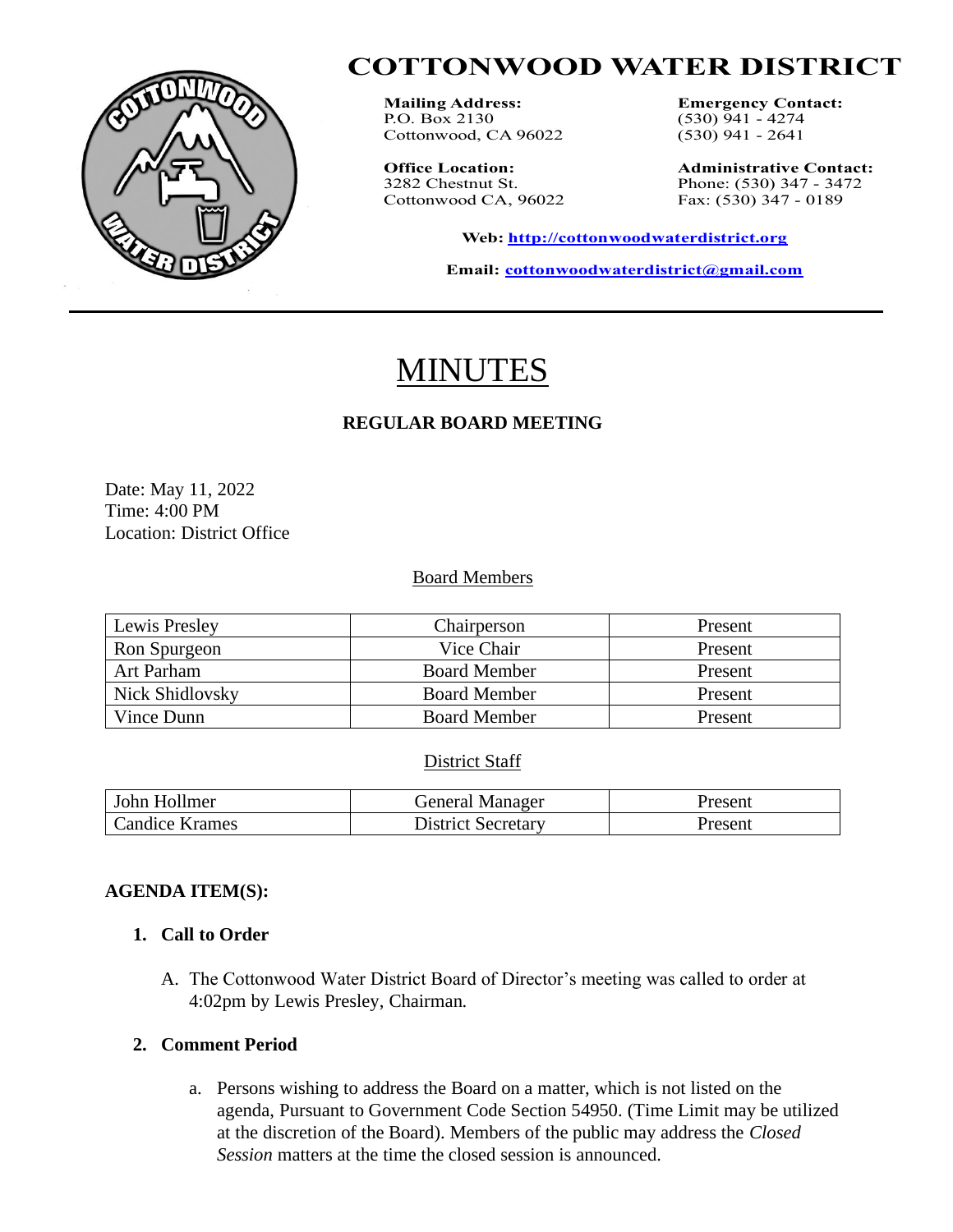1. Guest list: Sara Cunningham, Paul Cunnigham, Daniel Wieland, Terri Cowan, Toni Wieland, Laurie McCollum, Rex Spoon, Trent Simmons and Rob Strieff. First public speaker was Dan Wieland of Brush St. He noticed on our Agenda that our District was actively seeking a Federal grant for a new well. He strongly advised against taking a grant with the Federal government as it comes with conditions. He feels they will try to control our District if we take this grant. John assured Mr. Wieland that the grant is with the State and not a Federal grant. He urged our board members to

consider taking a loan before accepting the grant to keep the community in good hands.

### **3. Consent Agenda Items**

- a. Approve minutes of the Regular Board Meeting April 13, 2022.
	- 1. A motion was made to approve the minutes for the meeting on April  $13<sup>th</sup>$ , 2022 by Dunn and seconded by Shidlovsky. Motion passed.
- b. Approve Payment of April 2022 bills.
	- 1. A motion was made to approve payment of April 2022 bills by Spurgeon and seconded by Parham. Motion passed.

# **4. Regular Agenda Items**

- a. Prop 218 Public Hearing Public Comment Period regarding proposed rate increase. The focus of the hearing will be that of a water rate increase that was voted on and passed at the Special Board Meeting on March 18<sup>th</sup>, 2022. Motion was made by Dunn and a second by Shidlovsky. Four votes yes, motion carried to approve the proposed rate study and increase the rates for FY 2022/2023 – 2026/2027 as follows; increase of the monthly base rate from \$31.00 to \$41.00 for the first 800 cubic feet (CF) or roughly 6,000 gallons, increase the additional consumption charge from \$1.00 to \$1.20 per 100CF, starting July 1, 2022. In addition, an increase of the monthly base rate of \$4 .00 for FYE 2024 & 2025 and an increase of \$3.00 to the monthly base rate for FYE 2026 & 2027. The increase to the consumption charges will be \$.10 per 100CF per year for the next 5 years. The proposed rate increase will result in the monthly base rate for 800CF being \$55.00 and the additional consumption charge will be \$1.60 per 100CF in the FY 2026/2027
	- 1. Lewis Presley, began by presenting the letter designed by PACE Engineering about the 2022 Water Rate Study for Cottonwood Water District. This review was conducted to develop a rate increase program that would provide revenues needed to allow the District to recover costs of system operation and maintenance from existing customers. Cost reviewed included operation and maintenance , debt service, capitol replacement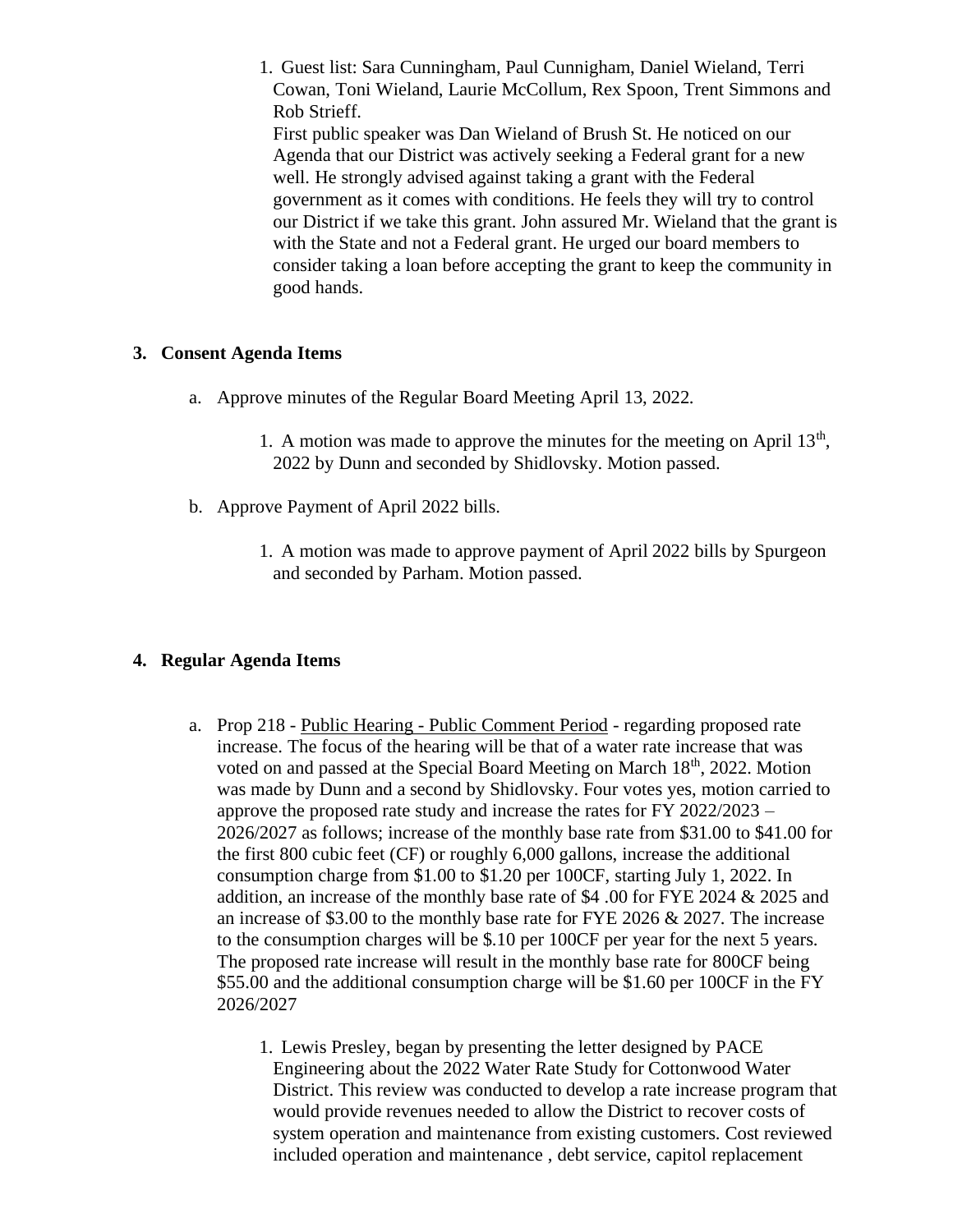needs, administration, and depreciation. This would ensure that each customer would pay their fair share of costs of providing services received. Customer, Terri Cowan asked why does the City of Anderson have so much lower rates than we do? John, spoke with Peter at the City of Anderson last week. Since they are a City, they do receive tax funding for the water and sewer services. The City of Anderson does only charge straight cost for water provided to its customers therefore all funding for improvements/maintenance etc comes from the general account in addition personnel for improvements/repairs get be pulled from other departments therefore they can subsidize to have more access and lower resources. They have 10 wells and about 5,000 connections which makes the cost significantly less to each customer in their district. Cottonwood Water District only has 1,200 connections. Customers asked why we don't have solar to cut the costs of our monthly PG&E bills. John explained our district does not have the land to supply solar and there are no rebates available for our industry. The customer's main concern was where is the explanation as to where this funding from the rate increase will be spent. It was explained that if they needed copies of the District's financials or rate study to answer questions about salaries and expenditures, they have access to them on our website as well as hard copies can be obtained upon request. It was explained that the Rate Study takes our current rate and expenditures and puts a platform to see how much the rates should be. Assuming annual inflation and O&M provided over a 5 year period all while maintaining a 20-40% reserve on hand. The District operators have to monitor the useful life of the pumps and repair as needed and be ready for an emergency. Our District gets no government funding for these costs even if there is an emergency. Without this rate increase, there would no resources available in an emergency situation. Customer's expressed concerns about how this funding would be spent and urged the District to hold off for 1-2 years until more information is provided to support an increase of this size. John continued to explain the rate study took one year to produce. The Board considered a lower rate increase but the reserves would not be available at the end of the 5 year plan. To keep up with inflation costs (8.6% currently) and keep a 35-40% reserve is how the District made a decision for the proposed rate increase. If the District continues to do well financially, they can revisit the rate increase and not go forward with the next years increase. Discussions about the cost of a new well to be installed in the future is about 1 million dollars or more. Board members expressed ways the District tries to save community funding by buying used and selling old generators to keep the cash flowing and help out other community entities. The Rate Study platform is using a 10% inflation rate to calculate the proposed rate increase. The rate study also has a chart comparing our District with others in the area to show how the rates are competitive. Another customer addressed our capacity fees and how they are too high and not allowing growth in Cottonwood. The man stated other surrounding cities like Redding offer a stipend fee to offset costs to home builders. The Board members mentioned in the years past, the District would take loans for repairs needed and pay it back instead of doing a rate increase. The customers all agreed having 3-4 rate increases since 2012 has been rough on the community. The community has a large fixed income population. John mentioned some things needed to be done in the District, motors on